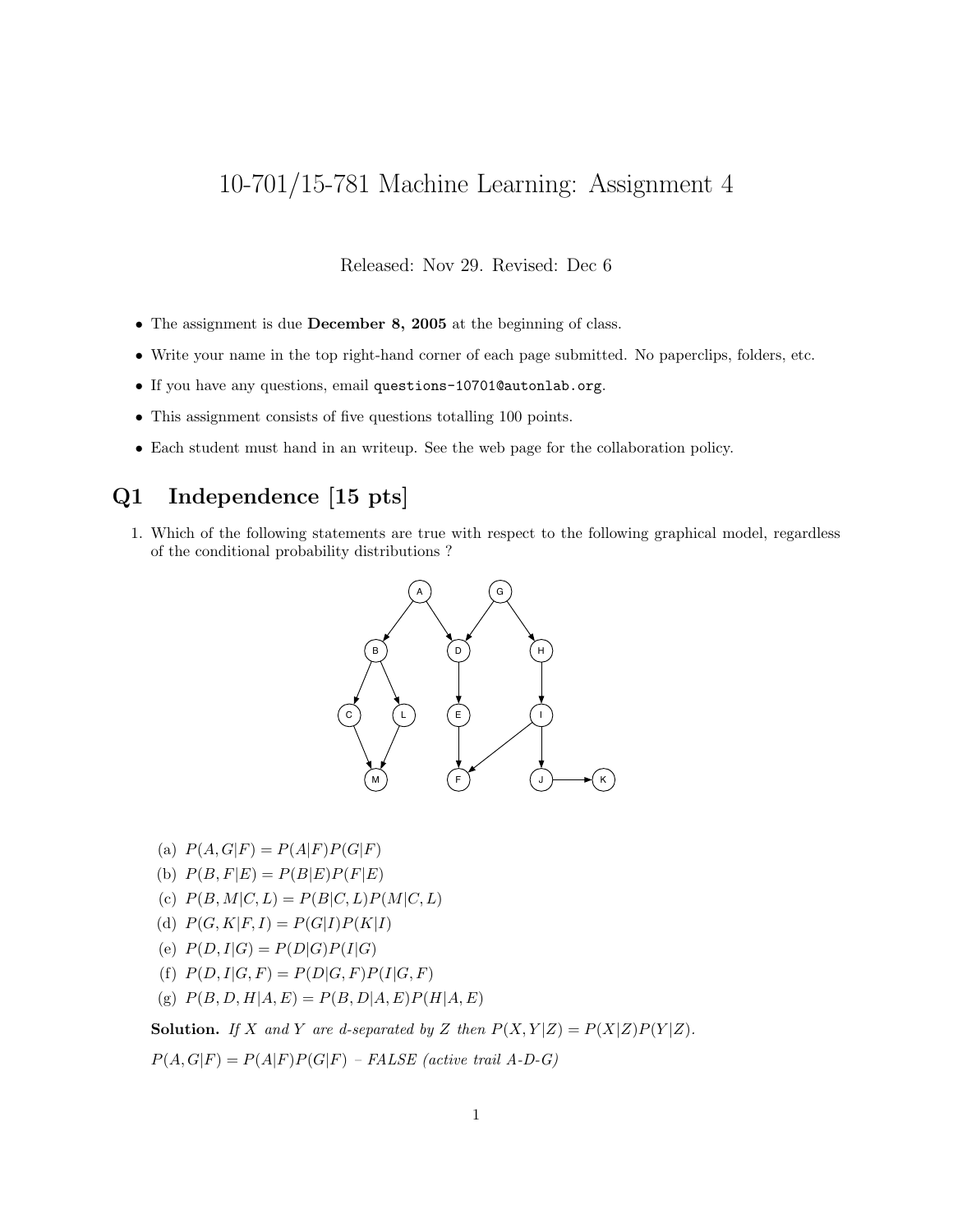$P(B, F|E) = P(B|E)P(F|E) - FALSE$  (active trail B-A-D-G-H-I-F)

 $P(B, M|C, L) = P(B|C, L)P(M|C, L) - TRUE$ 

 $P(G, K|F, I) = P(G|I)P(K|I) - FALSE$ . We know that G and K are d-separated given F, I so  $P(G, K|F, I) =$  $P(G|F, I)P(K|F, I)$ . Additionally, K and F are d-separated given I so  $P(K|F, I) = P(K|I)$ . But G and F are not d-separated given I (there is an active trail G-D-E-F). Therefore, in general,  $P(G|F, I) \neq$  $P(G|I)$ .

 $P(D, I|G) = P(D|G)P(I|G) - TRUE$ 

 $P(D, I|G, F) = P(D|G, F)P(I|G, F)$  - FALSE (active trail D-E-F-I)

 $P(B, D, H|A, E) = P(B, D|A, E)P(H|A, E)$  - FALSE (active trail D-G-H)

### Q2 Inference [15 pts]

Compute the distribution  $P(B|D = T)$  on the following Bayes network. Show your work.

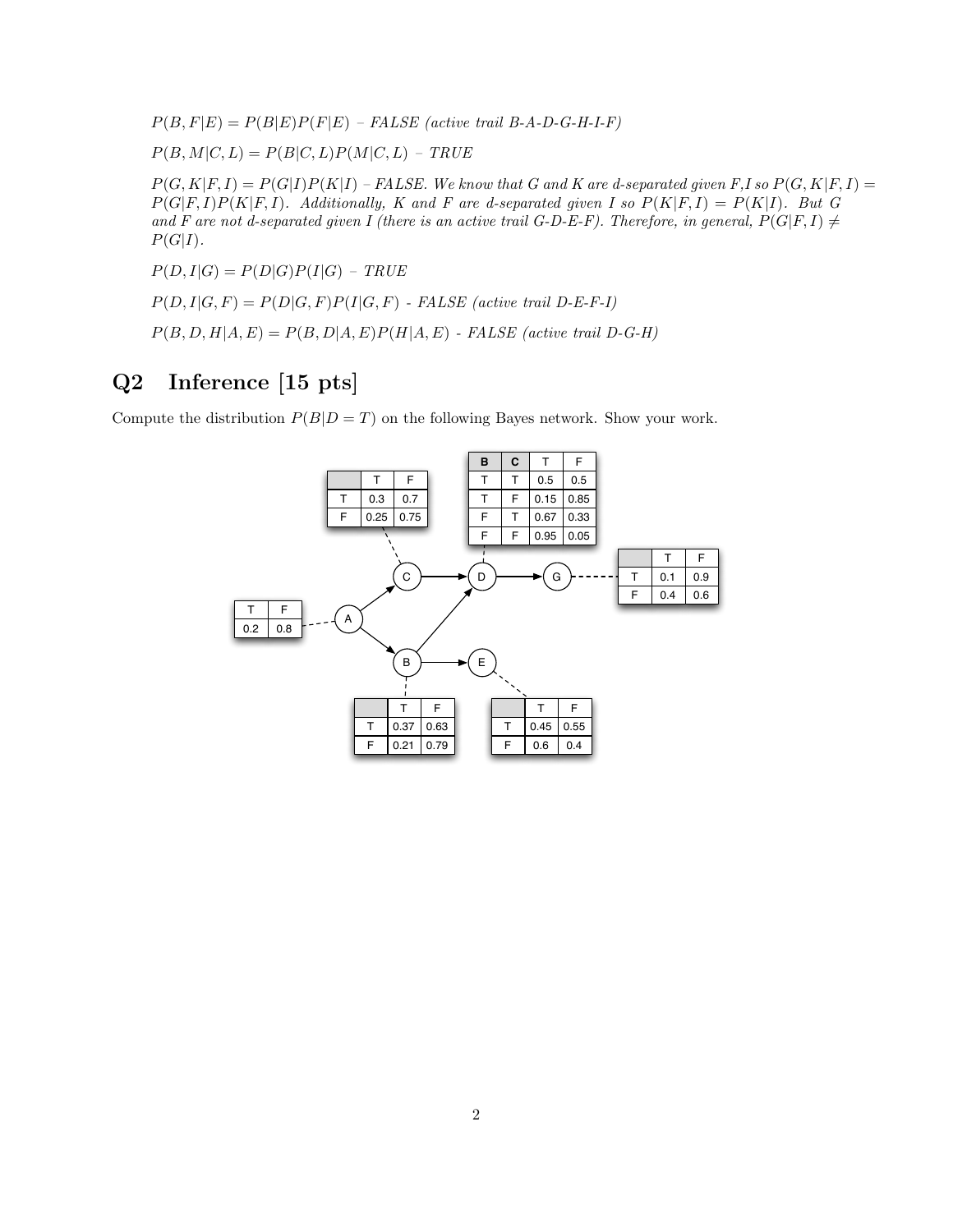Solution.

$$
P(B = k, D = T) = \sum_{A} \sum_{C} \sum_{E} \sum_{G} P(A, B = k, C, D = T, E, G)
$$
  
= 
$$
\sum_{A} \sum_{C} \sum_{E} \sum_{G} P(A)P(C|A)P(B = k|A)P(D = T|B = k, C)P(E|B = k)P(G|D = T)
$$
  
= 
$$
\sum_{A} P(A)P(B = k|A) \sum_{C} P(C|A)P(D = T|B = k, C) \sum_{E} P(E|B = k) \sum_{G} P(G|D = T)
$$
  
= 
$$
\sum_{A} P(A)P(B = k|A) \sum_{C} P(C|A)P(D = T|B = k, C) \sum_{E} P(E|B = k)
$$
  
= 
$$
\sum_{A} P(A)P(B = k|A) \sum_{C} P(C|A)P(D = T|B = k, C)
$$
  

$$
P(B = T, D = T) = 0.0588
$$
  

$$
P(B = F, D = T) = 0.6653
$$

Thus  $P(B = T|D = T) = 0.0812, P(B = F|D = T) = 0.9188.$ 

## Q3 Structure Learning [5 pts]

Explain why structure scoring metrics are typically decomposable, i.e.

$$
Score(S) = \sum_{i=1}^{n}NodeScore(X_i | Parents(X_i))
$$

Your explanation should not be more than 4-5 sentences long.

Solution. Structure learning typically involves greedy search over the space of structures, where operations include adding, deleting, and reversing a single arc. If the scoring metric is decomposable, then these changes involve recomputing at most two NodeScore terms (which require computing a few sufficient statistics). If the scoring metric was not decomposable, recomputing the score would require computing many more sufficient statistics.

#### Q4 Parameter Estimation with Missing Values [65 pts]

Consider a Bayesian network with the following structure:

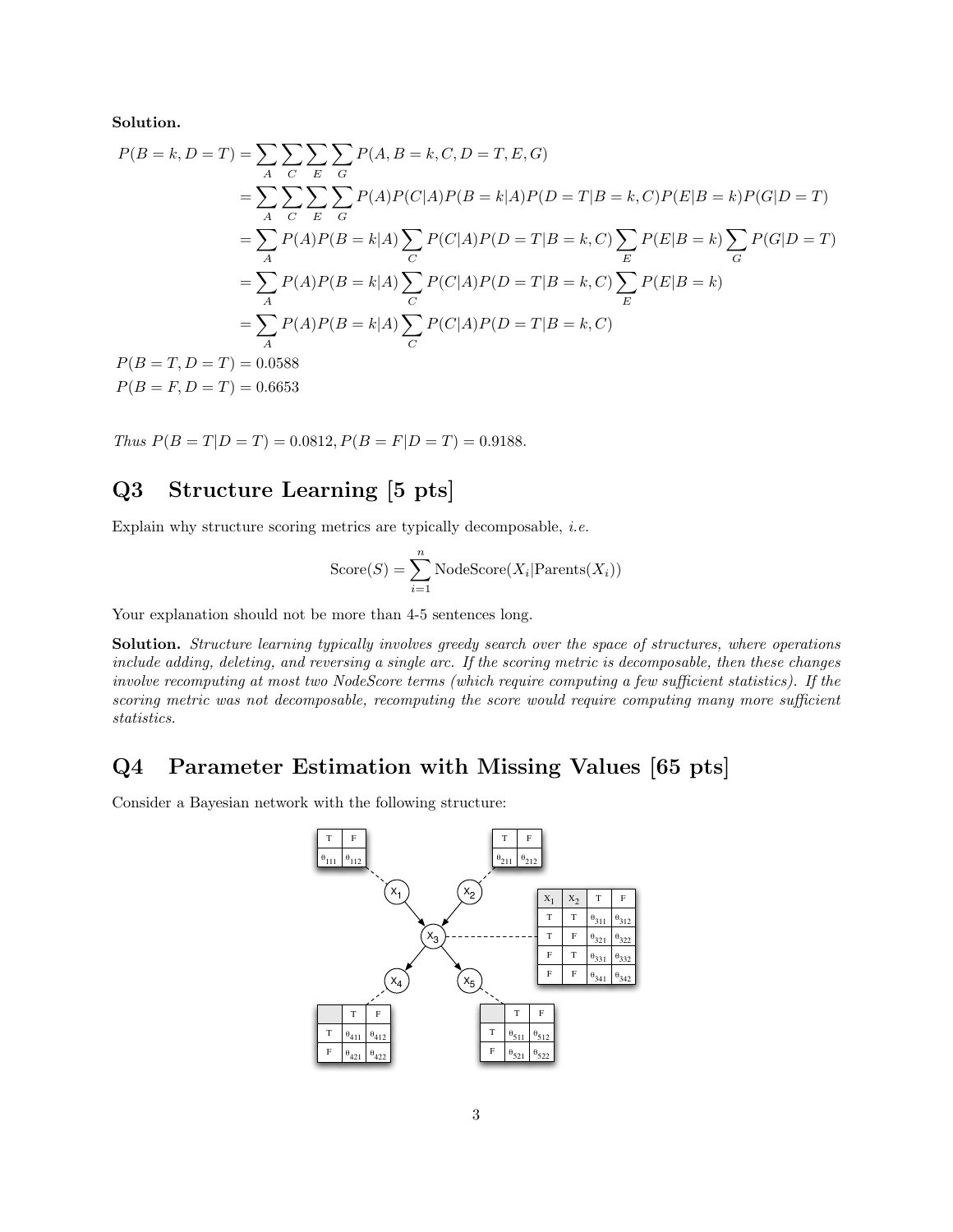In class we covered how to learn the parameters of the network from complete data, where the values of all the attributes are specified for each record. Here, we want to learn the parameters of the network from incomplete data, where some of the records have missing values. Unlike learning with latent variables, the value of a variable may be known for some records but not for others.

A Bayesian network on discrete variables represents a multinomial distribution on  $X_1, \ldots, X_n$ . pa $(X_i)$ represents the variables that are parents of  $X_i$  in the directed acyclic graph.  $X_i$  takes on  $r_i$  values and  $pa(X_i)$  takes on  $q_i$  values. The parameters of the network  $p(X_i = k|pa(X_i) = j)$  are denoted  $\theta_{ijk}$ . The entire set of network parameters are denoted  $\theta$ .

A data set containing R iid records is denoted  $\mathbf{x} = {\mathbf{x}^1, \mathbf{x}^2, \dots, \mathbf{x}^R}$ .  $\mathbf{x}_i^m$  denotes the value of  $X_i$  in the  $m^{th}$  record.  $N_{ijk}$  is a count of how many records have  $X_i = k$  and  $pa(X_i) = j$ . If we use  $\delta(\cdot)$  to represent the indicator function

$$
N_{ijk} = \sum_{m=1}^{R} \delta(\mathbf{x}_i^m = k, \mathbf{x}_{pa(X_i)}^m = j)
$$

$$
N_{ij} \equiv \sum_k N_{ijk}
$$

If the records are complete then the log-likelihood of the data (ignoring the normalization constant) is

$$
\ell(\theta) = \sum_{i=1}^{n} \sum_{j=1}^{q_i} \sum_{k=1}^{r_i} N_{ijk} \log \theta_{ijk} \text{ where } \sum_{k=1}^{r_i} \theta_{ijk} = 1
$$

If the records are not complete then let  $\mathbf{x}_{obs}^m$  and  $\mathbf{x}_{hid}^m$  denote the observed and unobserved (hidden) part of the  $m^{th}$  record.

1. Why is  $N_{ijk}$  a latent variable when we deal with incomplete data ? Your explanation must not exceed 2 sentences.

**Solution.** When the data is incomplete we do not know the exact value of  $N_{ijk}$ , and so it is latent<sup>1</sup>

2. Prove that  $E[N_{ijk}|\mathbf{x}, \theta] = \sum_{m=1}^{R} P(\mathbf{x}_i^m = k, \mathbf{x}_{pa(X_i)}^m = j | \mathbf{x}_{obs}^m, \theta)$ . Solution.

$$
E[N_{ijk}|\mathbf{x},\theta] = E[\sum_{m=1}^{R} \delta(\mathbf{x}_i^m = k, \mathbf{x}_{pa(X_i)}^m = j)|\mathbf{x}^1, \dots, \mathbf{x}^R, \theta]
$$
  
= 
$$
\sum_{m=1}^{R} E[\delta(\mathbf{x}_i^m = k, \mathbf{x}_{pa(X_i)}^m = j)|\mathbf{x}_{obs}^m, \theta]
$$
  
= 
$$
\sum_{m=1}^{R} P(\mathbf{x}_i^m = k, \mathbf{x}_{pa(X_i)}^m = j|\mathbf{x}_{obs}^m, \theta)
$$

3. (E-Step) Prove that the expected complete log-likelihood

$$
Q(\theta | \theta^{(t)}) = \sum_{i=1}^{n} \sum_{j=1}^{q_i} \sum_{k=1}^{r_i} E[N_{ijk} | \mathbf{x}, \theta^{(t)}] \log \theta_{ijk}
$$

Solution. Since we know the complete log-likelihood (to within a normalization constant) is

$$
\ell(\theta) = \sum_{i=1}^{n} \sum_{j=1}^{q_i} \sum_{k=1}^{r_i} N_{ijk} \log \theta_{ijk}
$$

it follows immediately by noting that  $Q(\theta | \theta^{(t)}) = E_{N_{ijk}|\mathbf{x}, \theta^{(t)}}[\ell(\theta)].$ 

<sup>&</sup>lt;sup>1</sup>For a given data set, it is possible that some  $N_{ijk}$  are known precisely.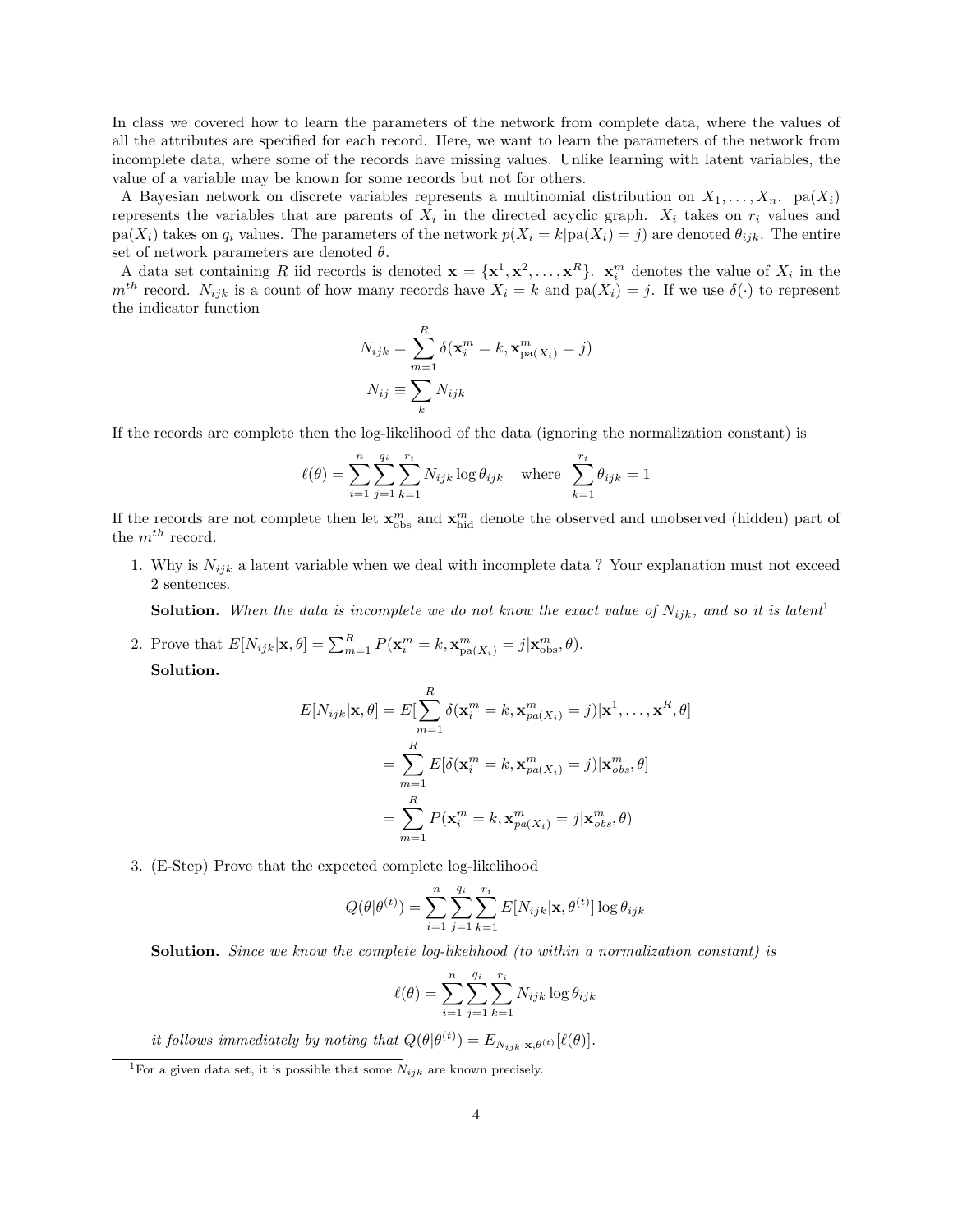4. (M-Step) Prove that the expected complete log-likelihood is maximized when

$$
\theta_{ijk}^{(t+1)} = \frac{E[N_{ijk}|\mathbf{x}, \theta^{(t)}]}{\sum_{k} E[N_{ijk}|\mathbf{x}, \theta^{(t)}]}
$$

**Solution.** Let  $E[N_ijk]$  be shorthand for  $E[N_ijk|\mathbf{x},\theta^{(t)}]$ . Using Lagrange multipliers

$$
\Lambda(\theta_{ij1}, \dots, \theta_{ijk}, \lambda) = \sum_{ijk} E[N_{ijk}] \log \theta_{ijk} - \lambda \left(\sum_k \theta_{ijk} - 1\right)
$$

$$
0 = \frac{\partial \Lambda}{\partial \theta_{ijk}} = \frac{E[N_{ijk}]}{\theta_{ijk}} - \lambda
$$

$$
E[N_{ijk}] = \lambda \theta_{ijk} \quad \forall k \quad (sum the equations)
$$

$$
\sum_k E[N_{ijk}] = \lambda \sum_k \theta_{ijk} \implies \lambda = \sum_k E[N_{ijk}]
$$

5. If  $\mathbf{x}^m$  has no missing values, write down pseudocode for an algorithm that returns  $P(\mathbf{x}_i^m = k, \mathbf{x}_{pa(X_i)}^m = k)$  $j|\mathbf{x}_{\text{obs}}^m, \theta)$  in time polynomial in n and the number of parameters  $|\theta|$ .

Solution. If we condition on a record with no missing values, then we know with certainty whether an event (in this case the values of a node and its parents) occurred. Another way of saying this is that all of the variables are observed, so inference reduces to checking the value of the observations.

LIKELIHOOD-NO-MISSING $(\mathbf{x}^m)$ 

- 1 if  $(\mathbf{x}_i^m = k)$  and  $(\mathbf{x}_{pa(X_i)}^m = j)$ 2 then return 1 3 else return 0
- 6. For the 5-node Bayesian network given above, write down the formulae for  $P(x_i^m = k, \mathbf{x}_{pa(X_i)}^m = k)$  $j|\mathbf{x}_{obs}^m, \theta)$  when exactly one value is missing from  $\mathbf{x}^m$ .

Solution. We show only the formulae that are affected by the missing value. The rest are computed as in part 5.

$$
P(X_1 = k | x_2^m, x_3^m, x_4^m, x_5^m) = \frac{P(X_1 = k, x_2^m, x_3^m, x_4^m, x_5^m)}{\sum_{k=1}^2 P(X_1 = k, x_2^m, x_3^m, x_4^m, x_5^m)}
$$
  
\n
$$
P(x_3^m, X_1 = k, x_2^m | x_2^m, x_3^m, x_4^m, x_5^m) = \delta(X_3 = x_3^m, X_2 = x_2^m) P(X_1 = k | x_2^m, x_3^m, x_4^m, x_5^m)
$$
  
\n
$$
P(X_2 = k | x_1^m, x_3^m, x_4^m, x_5^m) = \frac{P(X_2 = k, x_1^m, x_3^m, x_4^m, x_5^m)}{\sum_{k=1}^2 P(X_2 = k, x_1^m, x_3^m, x_4^m, x_5^m)}
$$
  
\n
$$
P(x_3^m, x_1^m, X_2 = k | x_1^m, x_3^m, x_4^m, x_5^m) = \delta(X_3 = x_3^m, X_1 = x_1^m) P(X_2 = k | x_1^m, x_3^m, x_4^m, x_5^m)
$$
  
\n
$$
P(X_3 = k | x_1^m, x_2^m, x_4^m, x_5^m) = \frac{P(X_3 = k, x_1^m, x_2^m, x_4^m, x_5^m)}{\sum_{k=1}^2 P(X_3 = k, x_1^m, x_2^m, x_4^m, x_5^m)}
$$
  
\n
$$
P(X_4 = k, x_1^m, x_2^m | x_1^m, x_2^m, x_4^m, x_5^m) = \delta(X_4 = x_1^m) P(X_3 = k | x_1^m, x_2^m, x_4^m, x_5^m)
$$
  
\n
$$
P(x_5^m, X_3 = k | x_1^m, x_2^m, x_4^m, x_5^m) = \delta(X_4 = x_4^m) P(X_3 = k | x_1^m, x_2^m, x_4^m, x_5^m)
$$
  
\n
$$
P(X
$$